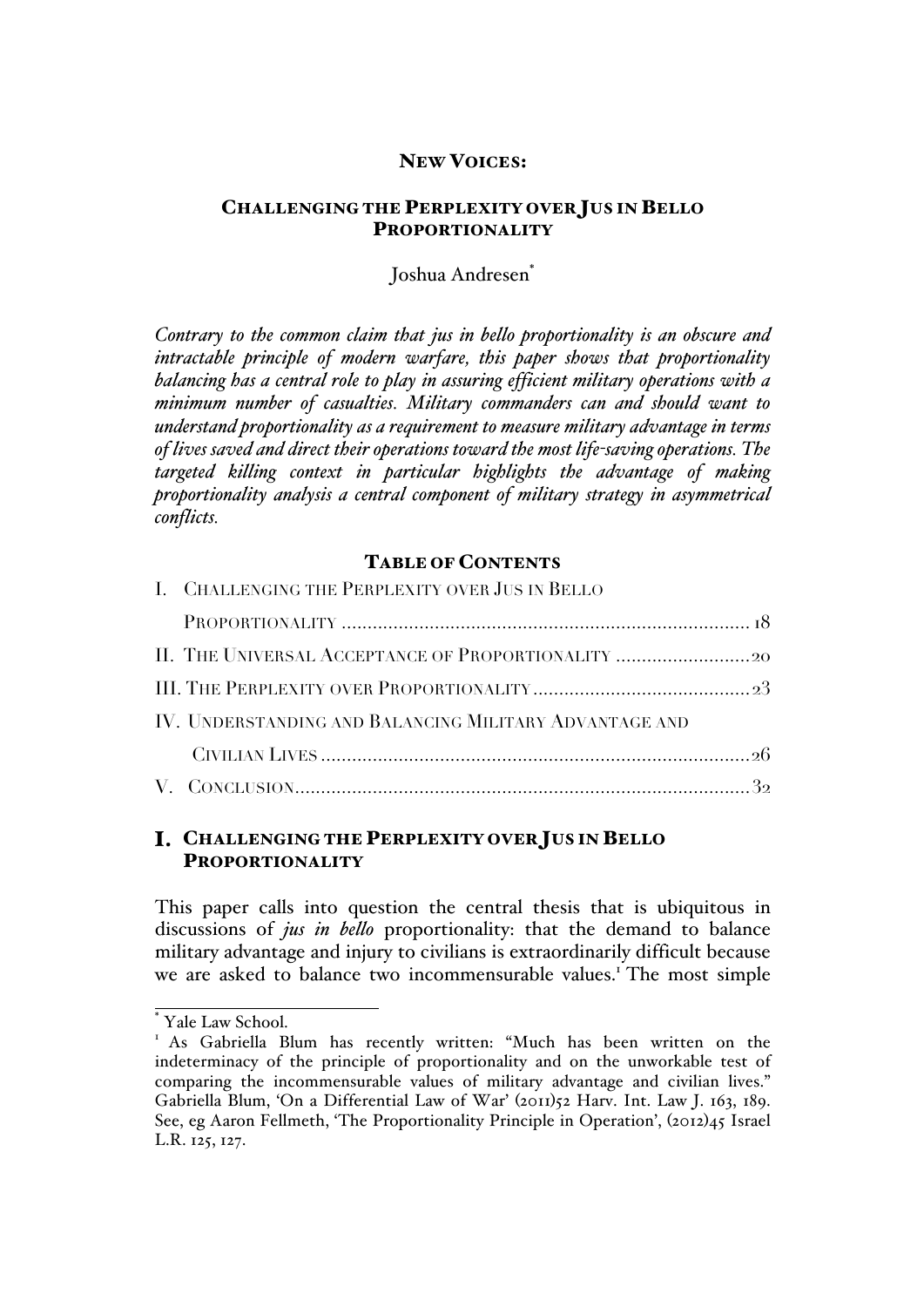response to this claim would be to point out that the hallmark of legal practice today is balancing incommensurable values, e.g. privacy and free speech<sup>2</sup> or freedom of religion and national security.<sup>3</sup> Thus proportionality balancing cannot be *extraordinarily* difficult simply because it requires us to balance two incommensurable values. We balance incommensurable values all the time.

Such a response would be too facile, however, and would overlook the fact that there are, in fact, two theses embedded in the claim: that *jus in bello* proportionality imposes a particularly arduous burden and that it asks us to balance two incommensurable things. I want to show that both of these claims are false. Proportionality balancing *is* challenging, particularly as the state of theory now stands. However, unlike abstract values such as privacy, free speech, or religious freedom, proportionality asks us to measure and compare concrete things. If proportionality is approached as I will suggest it ought to be, it has the distinct possibility of being much more straightforward than other routine instances of legal balancing.

*Jus in bello* proportionality is all the more approachable when we recognise that its two prongs are far more commensurable that we might at first imagine. Preventing the loss of civilian life, injury to civilians, and damage to civilian objects is one of the central, if not the central, reasons for use of military force today. In a world where no state will use violent military force in the name of acquisition of territory or spoils, the only legitimate uses of force are defensive, to end conflict and restore peace and security. As the U.S. Army/Marine Corps Counterinsurgency Field Manual puts it, '[t]he moral purpose of combat operations is to secure peace.'4 If we fight today to secure peace, then military advantage, particularly in the counterterrorism context, should be thought about explicitly in terms of preventing harm and saving lives.

Central to making proportionality analysis more concrete is showing that targeted killing and counterterrorism generally will be more successful if military advantage is approached in terms of saving lives. The traditional approach to thinking of military advantage in terms of depletion and attrition may have little or no place in the asymmetric conflicts fought against transnational terrorist networks where neither a peace treaty nor unconditional surrender is likely to be forthcoming. Indeed, attacks that temporarily deplete the enemy but also kill civilians or only low-level enemy

<sup>2</sup> Eg C-131/12 *Google Spain v AEPD*, decision of 13 May 2014, nyr.

<sup>3</sup> Eg *W Virginia State Bd of Educ v Barnette*, 319 US 624 (1943). <sup>4</sup> U.S. Army/Marine Corps Counterinsurgency Field Manual 2006 [hereinafter COIN], 7-26.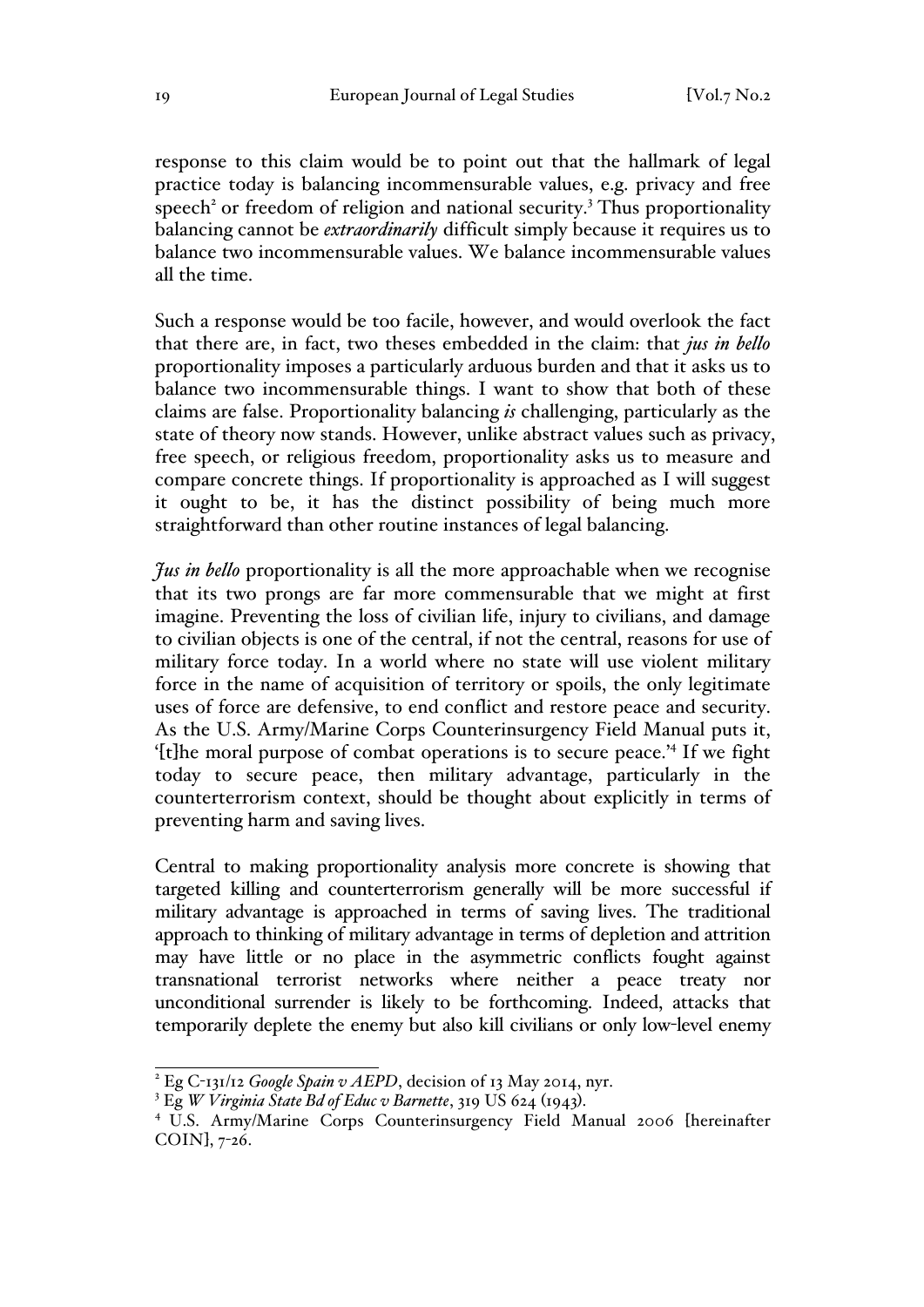combatants may have a negative military advantage by serving to bolster enemy ranks.<sup>5</sup> As the COIN Field Manual insightfully notes, some actions that 'provide a short-term military advantage' may actually 'help the enemy.'6 Identifying those military actions that will actually shorten conflicts and save lives requires a more intelligent approach to military advantage than attention to attrition and depletion can provide.

In the first part of the paper, I lay out the requirements of proportionality and show that nearly every nation, particularly those frequently involved in armed conflicts, has committed itself to *jus in bello* proportionality in treaty obligations, written the rule of proportionality into military manuals, and publically espoused adherence to proportionality. In the second part of the paper, I show that despite nearly universal recognition of proportionality as a central limitation on war, official legal assessments of proportionality characterise the rule as vague and indeterminate, effectively rendering proportionality an empty rule of warfare. In the third part of the paper, I set out an approach to proportionality that enables a more concrete application of the principle through a more rigorous approach to military advantage and the value of human lives. Once we see that military advantage can only be defined in relation to political goals, the value of a particular operation becomes much easier to measure and balance against harm to civilian lives. In conclusion, I discuss the extent to which the approach to proportionality sketched here can be applied more broadly to asymmetrical and conventional conflicts.

#### THE UNIVERSAL ACCEPTANCE OF PROPORTIONALITY

The modern principle of proportionality was initially codified in the first Additional Protocol to the Geneva Conventions.<sup>7</sup> Article 51 prohibits attacks 'which may be expected to cause incidental loss of civilian life, injury to civilians, damage to civilian objects, or a combination thereof, which would be excessive in relation to the concrete and direct military

<sup>5</sup> As U.S. State Dept. spokesperson, Richard Boucher, said over a decade ago: "Israel needs to understand that targeted killings of Palestinians don't end the violence but are only inflaming an already volatile situation and making it much harder to restore calm." Jane Perlez, 'U.S. Says Killings by Israel Inflame Mideast Conflict,' New York Times, 28<sup>th</sup> August 2001.

 $6$  COIN (n 4), A-28. See also A-37, 38.

<sup>7</sup> Many trace *jus in bello* proportionality to the Lieber Code, which allowed for "all direct destruction of life and limb of armed enemies, and of other persons whose destruction is incidentally unavoidable […]" Instructions for the Government of Armies of the United States in the Field, Art. 15, prepared by Francis Lieber, promulgated as General Orders No. 100 by President Lincoln, 24<sup>th</sup> April 1863.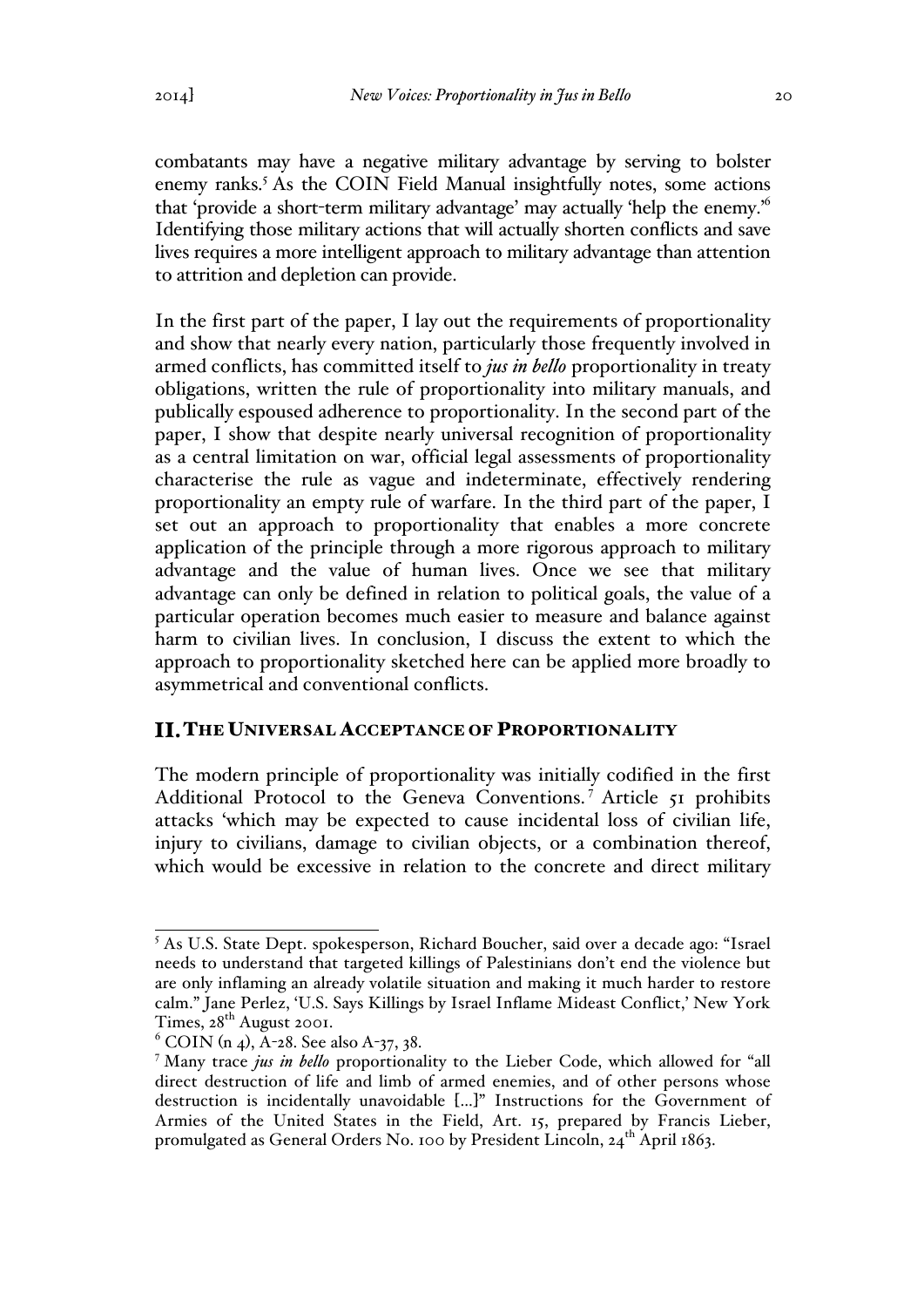advantage anticipated.'<sup>8</sup> The principle of proportionality is a procedural requirement on those engaged in hostilities designed to temper the perceived demands of military necessity where civilian casualties can be anticipated. It presupposes the identification and distinguishing requirements of the principle of distinction <sup>9</sup> and adds an additional requirement to measure and compare the anticipated military advantage and anticipated civilian casualties.

The *jus in bello* requirement of proportionality has received almost universal acceptance, with 174 nations ratifying the first Additional Protocol and several non-ratifying nations, including the US and Israel, explicitly acknowledging their acceptance of proportionality as binding customary international law. Dozens of nations have taken the further step of directly writing the requirements of proportionality into their military manuals and rules of engagement.<sup>10</sup> For instance, the United States Air Force Doctrine Document, *Targeting*, states that:

The 'law of war' is a term encompassing all international law for the conduct of hostilities *binding* on the United States including treaties and international agreements to which the United States is a party, and applicable *customary international law*. 11

The Air Force goes on to specify that '[t]argeting must adhere to the [law of war]' which 'rests on four fundamental principles that are inherent to all targeting decisions,' among which are 'proportionality' and 'distinction.'12 Moreover, *Targeting* defines the 'Role of the Judge Advocate' as including 'an affirmative duty to provide legal advice to commanders and their staffs that is consistent with the international and domestic legal obligations.'13 Military lawyers are *required* to make a legal evaluation of distinction and proportionality before any strike. While commanders my override the judge advocate's recommendation, commanders are still bound to adhere to the laws of distinction and proportionality.

<sup>8</sup> Protocol Additional to the Geneva Conventions of August 12, 1949, and Relating to the Protection of Victims of International Armed Conflicts, 1977, Art.  $5I(4)$  &  $5I(5)(b)$ [hereinafter: AP I]. Cf. AP I, Arts.  $57(2)(a)(ii)$ ,  $57(2)(b)$ ; the Rome Statute of the International Criminal Court Art. 8(2)(b)(iv).<br><sup>9</sup> AP I Art. 48. See also Arts. 44(3), 48, 51(3), 51(5)(a), 52(2), 57(2)(a)(ii), 57(3).<br><sup>10</sup> See the ICRC's *Customary IHL*, 'Practice Relating to Rule 14. Proportionality in

Attack,' available at www.icrc.org/customary-ihl/eng/docs/v2\_rul\_rule14\_sectiona, accessed 12.01.2015.

<sup>&</sup>lt;sup>11</sup> United States Air Force Doctrine Document, *Targeting*, 88. (emphasis added)<br><sup>12</sup> ibid. The other two principles are military necessity and unnecessary suffering, or 'humanity.;

 $13$  Targeting (n II) 95.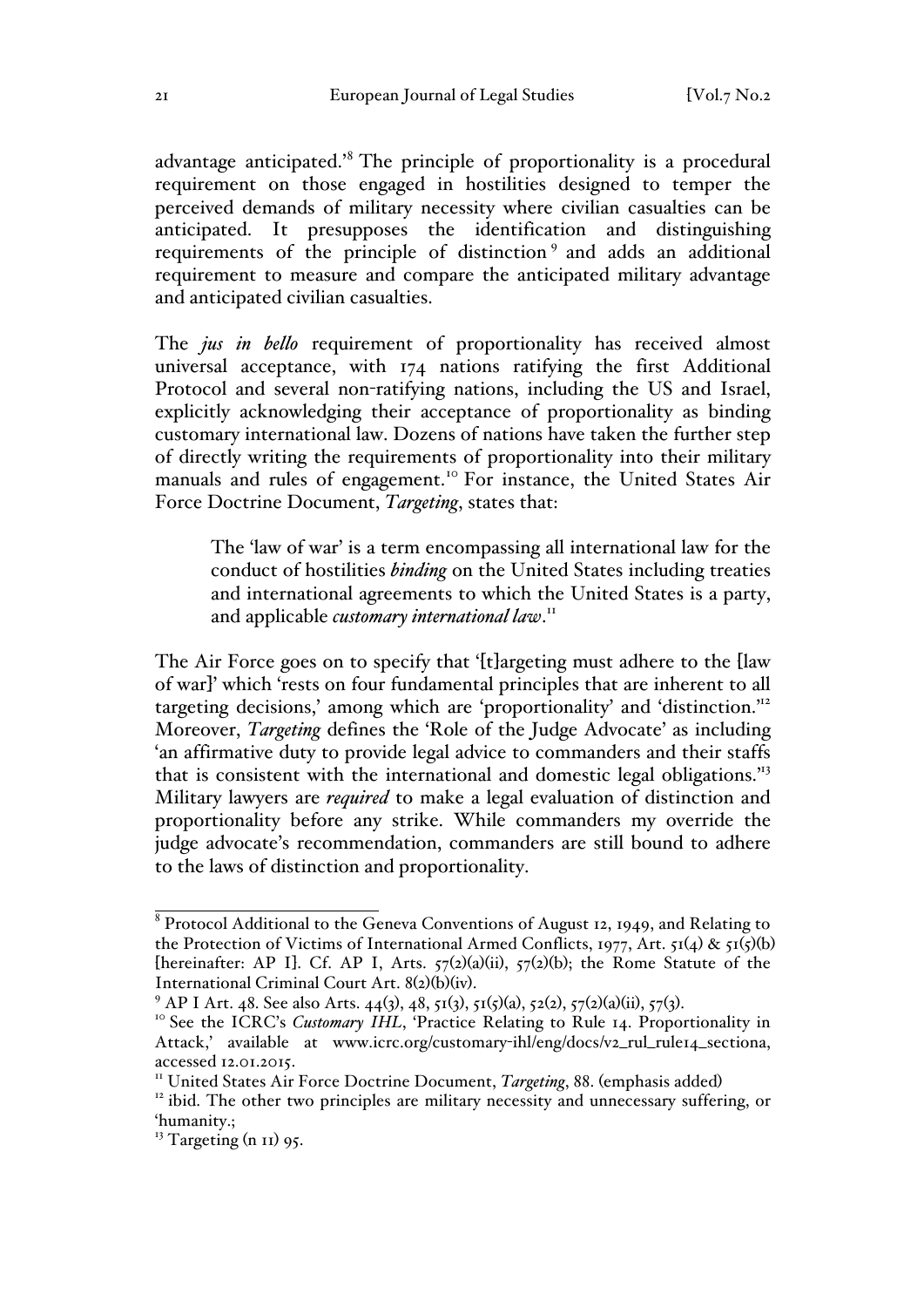The requirements set out in the Air Force's *Targeting* document have been echoed by U.S. officials. In April 2012, then Assistant to the President for Homeland Security and Counterterrorism, John Brennan, in his remarks on the U.S.'s counterterrorism strategy stated that '[t]argeted strikes conform to the principle of proportionality—the notion that the anticipated collateral damage of an action cannot be excessive in relation to the anticipated military advantage.<sup>14</sup> In March 2010, then Legal Adviser to the U.S. State Department, Harold Koh, stated in his address to the American Society of International Law:

[T]he principles of distinction and proportionality that the United States applies are not just recited at meetings. They are implemented rigorously throughout the planning and execution of lethal operations to ensure that such operations are conducted in accordance with all applicable law.15

Given the nearly universal acceptance of proportionality and claim by the world's most active militaries that they diligently apply and respect it, we might expect to find rich and detailed accounts of precisely what proportionality demands. One of the most disturbing contradictions in discussions of proportionality today is that the nearly universal subscription to it as a fundamental law of armed conflict is coupled with the claim that its demands are fundamentally unclear and difficult or impossible to apply in practice. Thus the most extensive legal discussion of *jus in bello* proportionality, the Final Report to the Prosecutor by the Committee Established to Review the NATO Bombing Campaign Against the Federal Republic of Yugoslavia, found that '[t]he main problem with the principle of proportionality is not whether or not it exists but what it means and how it is to be applied.<sup>16</sup> Unfortunately, the NATO Bombing Report is not exceptional in finding the requirements of proportionality essentially vague and open to divergent interpretations.<sup>17</sup> As we will now see, proportionality has appeared vague and indeterminate primarily because the two elements it requires us to measure and balance, military advantage and civilian lives, have never been subjected to rigorous analysis.

<sup>&</sup>lt;sup>14</sup> John O Brennan, 'The Ethics and Efficacy of the President's Counterterrorism Strategy,' remarks at the Woodrow Wilson International Center for Scholars in Washington, DC on  $30^{th}$  April 2012.

<sup>&</sup>lt;sup>15</sup> Harold Hongju Koh, 'The Obama Administration and International Law,' remarks at Annual Meeting of the American Society of International Law, Washington, DC  $25^{\text{th}}$  March 2010.

<sup>&</sup>lt;sup>16</sup> Final Report to the Prosecutor by the Committee Established to Review the NATO Bombing Campaign Against the Federal Republic of Yugoslavia, [48-50]. <sup>17</sup> ibid, [50].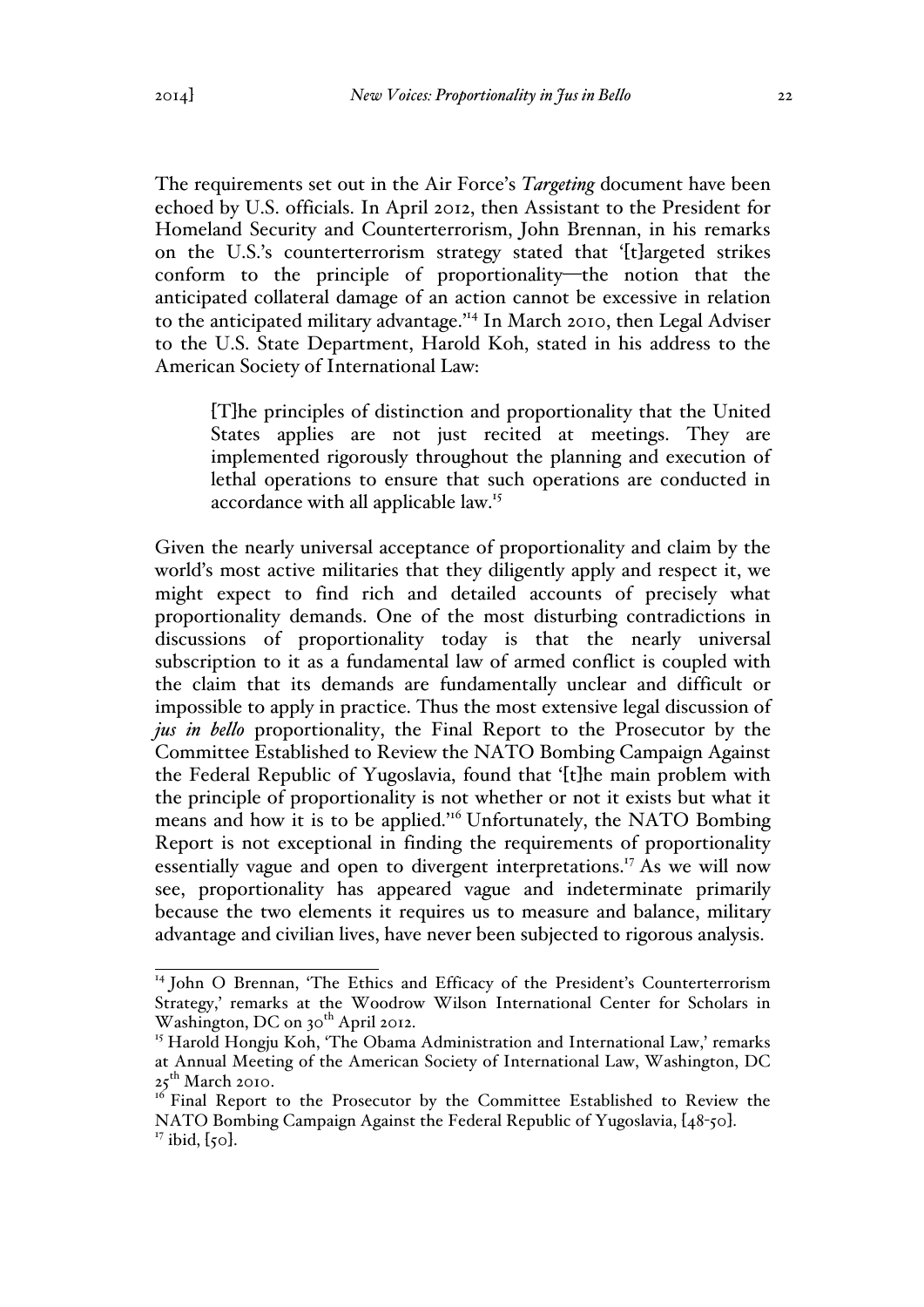#### III. THE PERPLEXITY OVER PROPORTIONALITY

The two most extensive legal discussions of proportionality stand in sharp contrast to the widespread affirmative commitment to proportionality, suggesting that it is not much more than a legal fiction. The NATO Bombing Report describes the problem thus:

It is much easier to formulate the principle of proportionality in general terms than it is to apply it to a particular set of circumstances because the comparison is often between unlike quantities and values. One cannot easily assess the value of innocent human lives as opposed to capturing a particular military objective.<sup>18</sup>

In addition to locating the difficulty in the purported incommensurability of military advantage and civilian lives, the Report identifies a number of factors that remain under-theorized, but necessary, for assessments of proportionality. These include how to value military advantage and civilian casualties, how narrowly the assessment should be made in time and space, and to what extent a commander has an obligation to expose his own forces to danger in order to limit civilian casualties.<sup>19</sup> Unfortunately, the Report makes no attempt to resolve any of these questions by formulating legal standards or tests. Rather, the Report effectively throws up its hands and offers only the platitude that "[t]he answers to these questions are not simple. It may be necessary to resolve them on a case by case basis, and the answers may differ depending on the background and values of the decision maker."20

The lack of definite criteria by which to evaluate the proportionality of an attack is also reflected in the recent German *Fuel Tankers* case. The case arose after a German colonel ordered an airstrike on two fuel tanker trucks that had been stolen by members of the Taliban in Afghanistan. By the time the trucks were bombed, however, the Taliban had abandoned them and the tanker trucks were surrounded by civilians syphoning off fuel for their own use. As a result, the bombs killed or severely injured more than one hundred civilians. Attempting to determine whether the attack on the tanker trucks was proportionate, the German Federal Court of Justice found that:

Even if the killing of several dozen civilians would have had to be

<sup>&</sup>lt;sup>18</sup> ibid,  $[48]$ .<br><sup>19</sup> ibid,  $[49]$ .<br><sup>20</sup> ibid,  $[50]$ .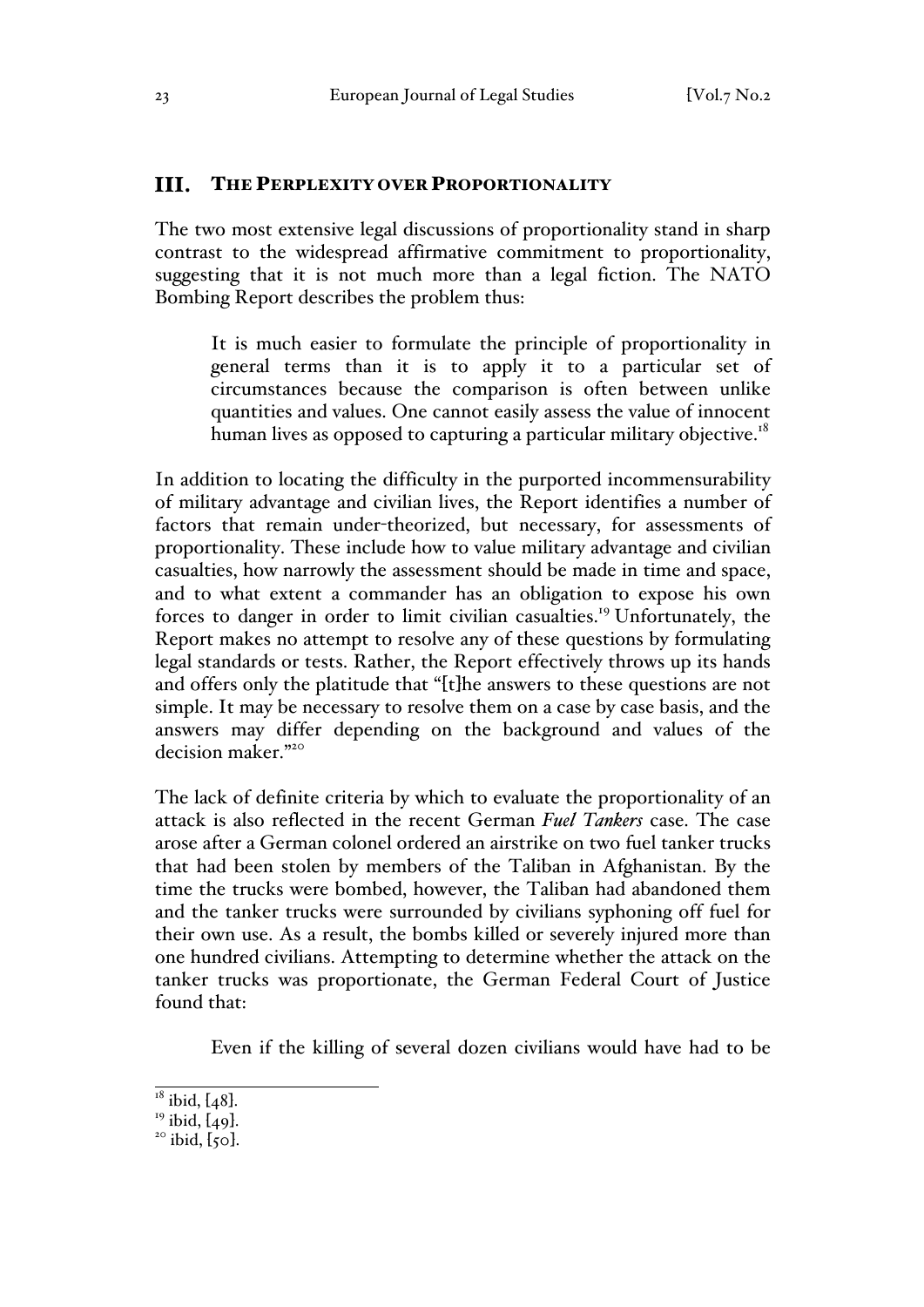anticipated (which is assumed here for the sake of the argument), from a tactical-military perspective this would not have been out of proportion to the anticipated military advantages. The literature consistently points out that *general criteria are not available for the assessment of specific proportionality because unlike legal goods, values and interests are juxtaposed which cannot be "balanced."* Therefore, considering the particular pressure at the moment when the decision had to be taken, an infringement is only to be assumed in cases of *obvious excess* where the commander ignored any considerations of proportionality and refrained from acting "honestly," "reasonably," and "competently." This would apply to the destruction of an entire village with hundreds of civilian inhabitants in order to hit a single enemy fighter, but not if the objective was to destroy artillery positions in the village. There is no such obvious disproportionality in the present case. Both the destruction of the fuel tankers and the destruction of high-level Taliban had a military importance which is not to be underestimated, not least because of the thereby considerably reduced risk of attacks by the Taliban against own troops and civilians. There is thus no excess. $2I$ 

The Court rehearses the common refrain that proportionality cannot be assessed in specific instances because proportionality asks us to balance two incommensurable values. It goes on to draw the logical inference that proportionality is an all but empty requirement that would be violated only where a commander appears to ignore proportionality altogether. Given the claim that proportionality is essentially vague and indeterminate, it is difficult to understand why it would impose any legal requirement on commanders at all. It is thus particularly surprising that the Court unequivocally finds not only that there was no excessive civilian casualties in the bombing of the fuel tanker trucks, but that there are other clear cases in which civilian casualties could be judged as excessive or justified.

There are clearly several elements of the *Fuel Tankers* case that do not add up. Aside from the obvious result of reducing disproportionate attacks to wholly indiscriminate attacks and thus making the proportionality requirement superfluous, a legal system that routinely balances incommensurate values in other contexts seems to overstate the hardship of balancing military advantage and civilian casualties.<sup>22</sup> As we have already

<sup>&</sup>lt;sup>21</sup> Germany, Federal Court of Justice, the Federal Prosecutor General, *Fuel Tankers* case, Decision, 16<sup>th</sup> April 2010, 66 (internal citations omitted; emphasis added).<br><sup>22</sup> Among some of the well known cases from the German Constitutional Court are

BVerfGE 7, 198 (the "Lüth"-decision): balancing free speech vs. "right to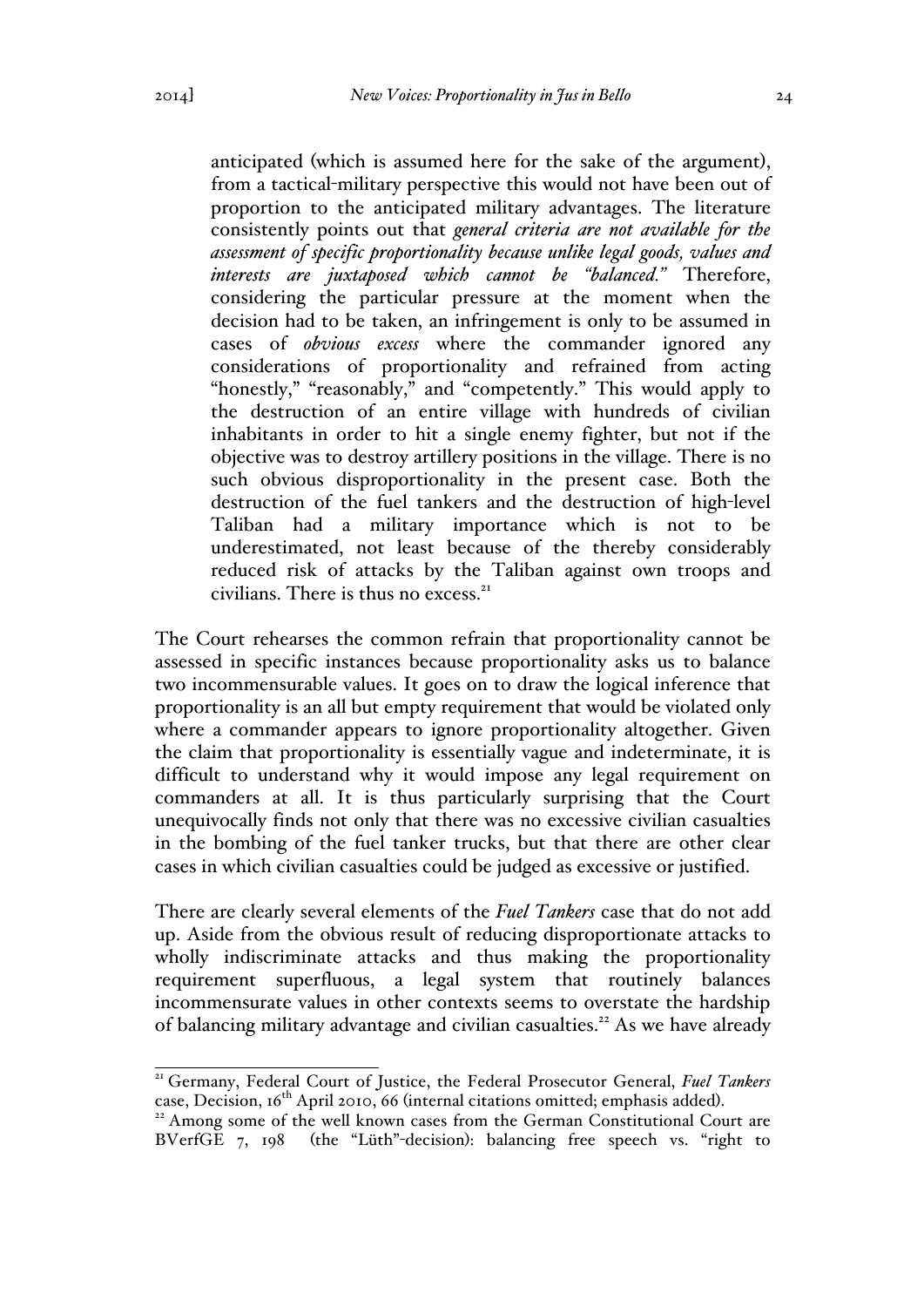seen, even if military advantage and civilian casualties have no common denominator, there is no reason to think they could not be balanced in the way that other apparently incommensurable values are balanced in constitutional rights cases. Second, the opinion conflates the legal standard of proportionality with the evidentiary requirements of holding someone criminally liable for its violation. While it may be right to think that criminal liability should be reserved only for the most egregious violations of the law, there is no reason to think that the criteria of criminal liability define the threshold of proportionality violations. There may well be a range of violations of proportionality for which damages or reparations rather than criminal liability is the appropriate response.<sup>23</sup>

Perhaps the most troubling aspect of the *Fuel Tankers* judgment is that, despite having abjured the possibility of assessing proportionality in specific cases, the court is quite prepared to pronounce both on the case at hand and its own hypotheticals. But here it is not at all apparent on what principles or criteria the court is relying. What makes bombing a village to kill a sniper excessive? What if the sniper reliably could be anticipated to kill hundreds of soldiers and civilians in the coming months? Likewise, what makes the court so sure that the destruction of artillery positions would warrant killing hundreds of civilians in the village? It seems the court is relying on the vague notion that artillery are generally capable of more destruction than a single sniper. That seems reasonable enough. The question, however, is what makes the killing of hundreds of civilians excessive in one case but not in the other. Here the court seems to resort to no more than a vague feeling. We do not know why, but we are convinced killing hundreds of civilians to kill a sniper is disproportionate. Likewise, we do not quite know why, but we might more readily accept the same number of civilian deaths to eliminate artillery positions. Under its 'vague feel' standard, the court suggests, only 'cases of obvious excess' could allow us to infer that the commander failed to fulfill the minimal requirements.

The problem with this approach is not only that it lowers the bar of proportionality to making a mere consideration rather than an actual assessment, it also renders entirely opaque just how cases of obvious excess can be identified. The Court offers no account of what would make one attack clearly excessive and another not. There is thus no way to assess its

 $\overline{a}$ personality"/personal honour; BVerfGE 90, 145 ("Cannabis-Urteil"): balancing general liberty to consume drugs vs. public health; and BVerfGE 104, 337 (on halal slaughter of animals): balancing religious freedom vs. animal rights.

<sup>&</sup>lt;sup>23</sup> See 'Basic Principles and Guidelines of the Right to a Remedy and Reparations for Victims of Violations of International Human Rights and Humanitarian Law.' General Assembly Resolution  $60/147$  ( $16^{th}$  December 2005).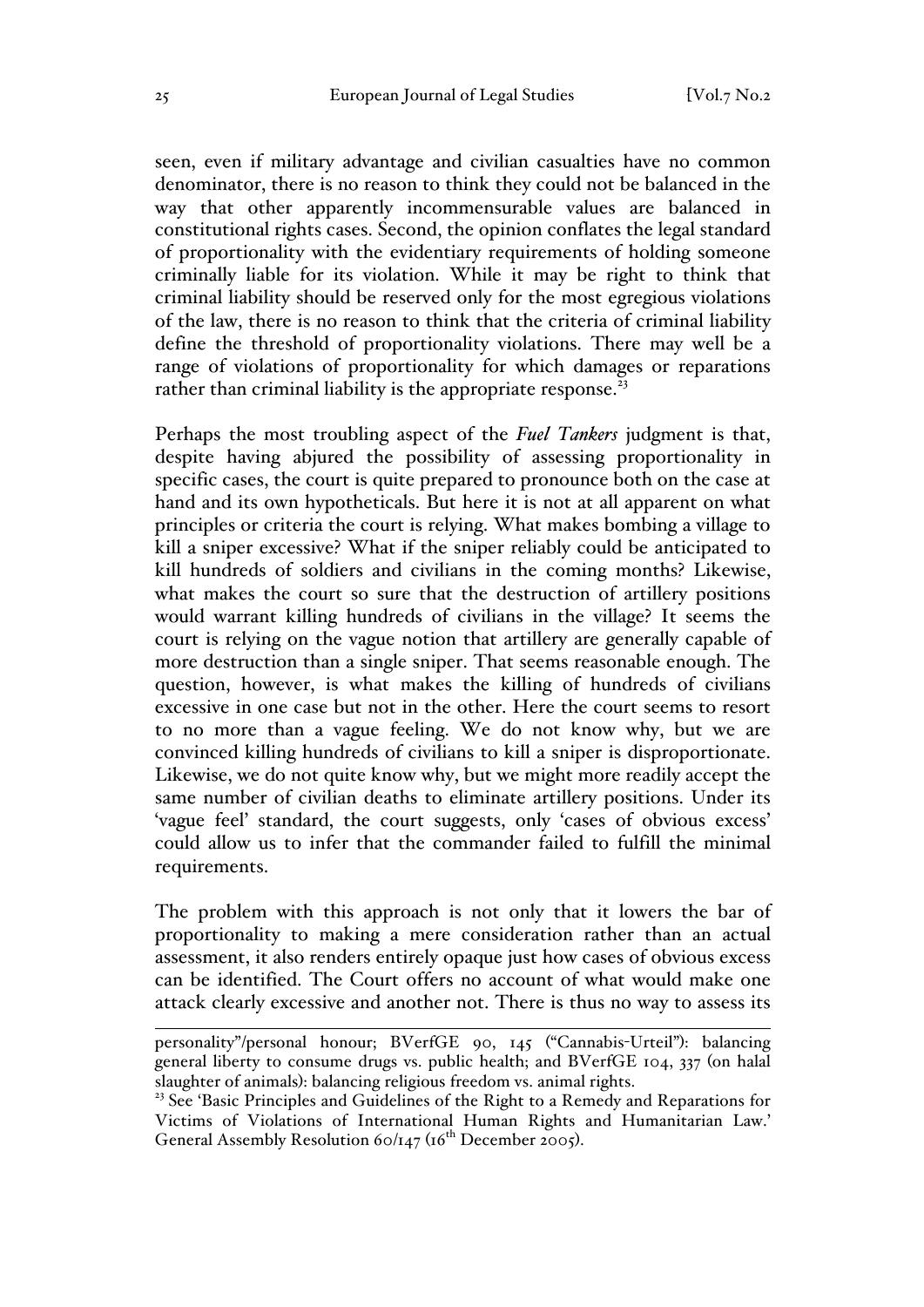ultimate finding that the death or severe injury of over one hundred civilians in the bombing of two stolen fuel tanker trucks exhibited 'no excess.' Although neither the German military nor the government admitted wrongdoing, the government did subsequently agree to a settlement of roughly  $\S$ 5,000 to each victim's family.<sup>24</sup> It would thus seem, at the very least, that the German government felt it made a mistake in assessing the relative value of military advantage and civilian casualties. Presumably, if military commanders had known the tankers were abandoned by the Taliban and surrounded by civilians, they would have called off the airstrike. But the Court suggests that even if several dozen civilian casualties had been anticipated, the strike still would not have violated proportionality. Yet the Court offers no way to even begin to draw the line between cases of 'obvious excess' and cases of 'no excess.'

Military commanders can and should want to do better. War will be fought more successfully and efficiently if military advantage is well articulated and enemy civilians are not disproportionately harmed by attacks. In the remainder of this paper I want to show how the values of military advantage and civilian casualties can be analysed and balanced.

#### UNDERSTANDING AND BALANCING MILITARY ADVANTAGE IV. AND CIVILIAN LIVES

As we have seen, *jus in bello* proportionality prohibits attacks

[W]hich may be expected to cause incidental loss of civilian life, injury to civilians, damage to civilian objects, or a combination thereof, which would be excessive in relation to the concrete and direct military advantage anticipated.<sup>25</sup>

Proportionality is a principle designed both to protect civilians in armed conflict and to foster accountability by establishing a mechanism that guides military commanders to take account of both anticipated civilian casualties and military gains before conducting an operation. Military forces are thus barred from undertaking military operations absent some (quantifiable) assessment of what is at stake in the operation itself. As with military necessity, when the survival of a state is truly at issue, as was arguably the case for many European nations during World War II,

<sup>&</sup>lt;sup>24</sup> Matthias Gebauer, 'Aftermath of an Afghanistan Tragedy' (Spiegel Online International) <www.spiegel.de/international/germany/aftermath-of-an-afghanistantragedy-germany-to-pay-500-000-for-civilian-bombing-victims-a-710439.html> accessed 15.12.2014.

<sup>&</sup>lt;sup>25</sup> AP I, Art.  $5I(4)$  &  $5I(5)(b)$ .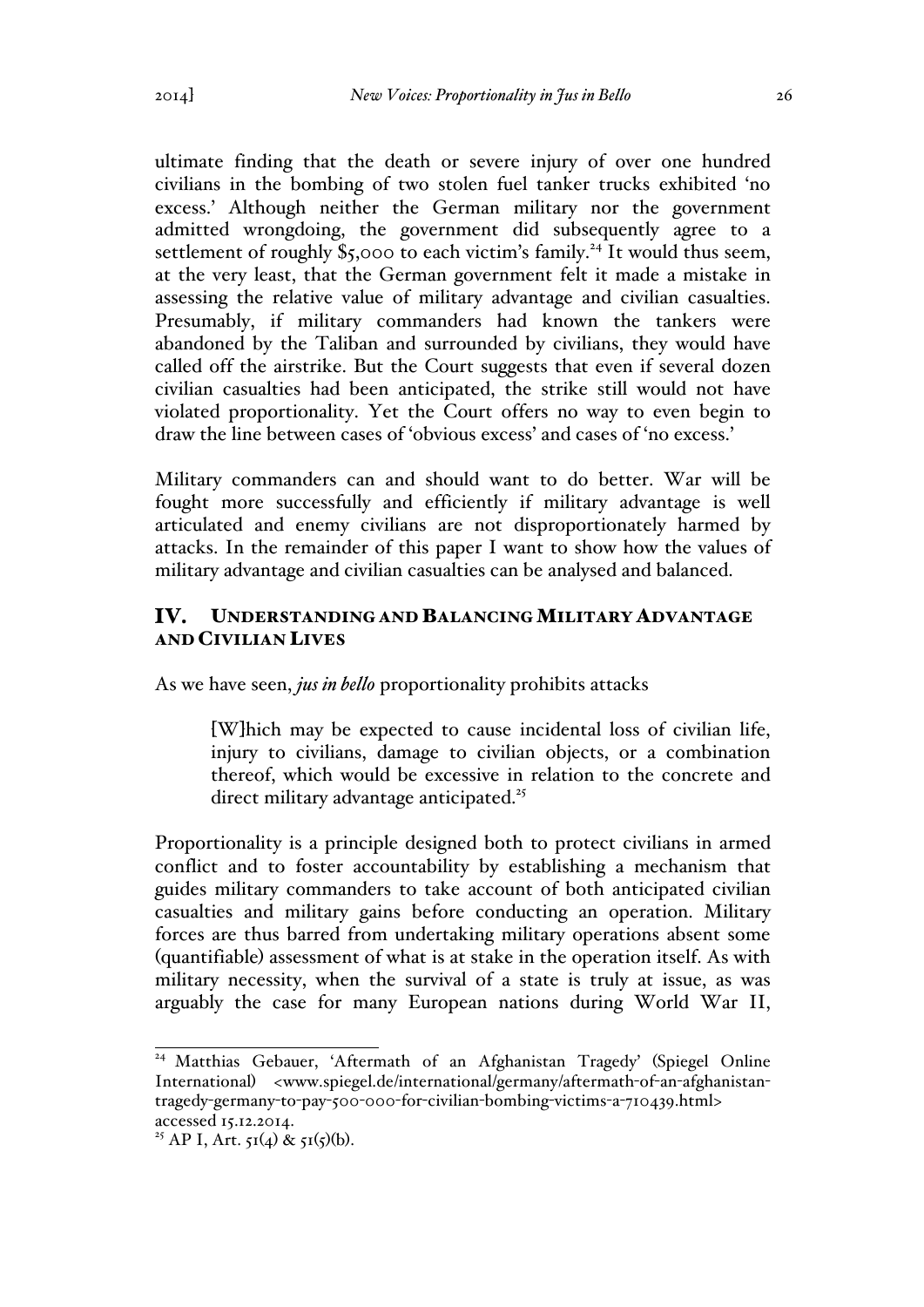anything that weakens the military capability of the enemy could bolster military advantage. However, outside of a 'total war' where the survival of a nation is not seriously in question, we must know what the goals of the use of force are in order to know what serves military advantage. In the age of the U.N. Charter, uses of military force are supposed to be for the purpose of restoring peace and security. <sup>26</sup> As is particularly clear for targeted killings in counter terrorism operations, the elimination of terrorist threats is for the purpose of saving lives. A strike that merely damages the enemy but has no anticipated effect of saving lives or restoring peace and security may not have any positive military advantage. Because the military advantage of a targeted killing is fundamentally linked to saving lives, I will argue that what at first appears to be a balancing of two incommensurable values, military advantage and excessive civilian casualties, actually has a common denominator at least in cases of targeted killing, if not in most conflicts today.

Before looking more closely at the two prongs of proportionality, it will be useful to clarify some of its technical aspects. First, actual results are not what is in question: 'The legal question is the relationship between expected harm and anticipated advantage in the operation as planned, not that which eventuated.'<sup>27</sup> Second, proportionality analysis is based on a reasonableness standard. As the ICTY held in *Galić*, the question is 'whether a reasonably well-informed person in the circumstances of the actual perpetrator, making reasonable use of the information available to him or her, could have expected excessive civilian casualties to result from the attack.'28 Third, giving an account of the anticipated military advantage and civilian causalities depends on having already identified and distinguished military from civilian targets. The military target must then be connected to a military advantage by giving a credible account of how a particular attack, such as an attack on a line of communication, will yield a concrete military advantage. While giving a credible explanation in a conventional conflict may be relatively straightforward, targeted strikes in

<sup>&</sup>lt;sup>26</sup> This is not to say that the many other coercive measures deployed in international relations today are or should be guided primarily by considerations of peace and security. A variety of 'carrots' and 'sticks' may be used, for instance, in economic trade negotiations or environmental treaty negotiations, as well as for direct peace and security interests. However, when military force is deployed, with it immediately destructive and violent effects, it is acceptable today only when peace and security interests are directly at stake. Thus military force for economic gain, or to coerce another state into joining an environmental treaty, or even to coerce a state into joining a sanctioning regime, is fundamentally unacceptable.

<sup>&</sup>lt;sup>27</sup> Michael Schmitt, 'Military Necessity and Humanity in International Humanitarian Law: Preserving the Delicate Balance,' 50 Va J Intl L 795, 825 (2010).

<sup>&</sup>lt;sup>28</sup> Case No. IT-98-29-T *Prosecutor v Galić*, Judgement and Opinion, [58] (ICTY, 5<sup>th</sup> December 2003).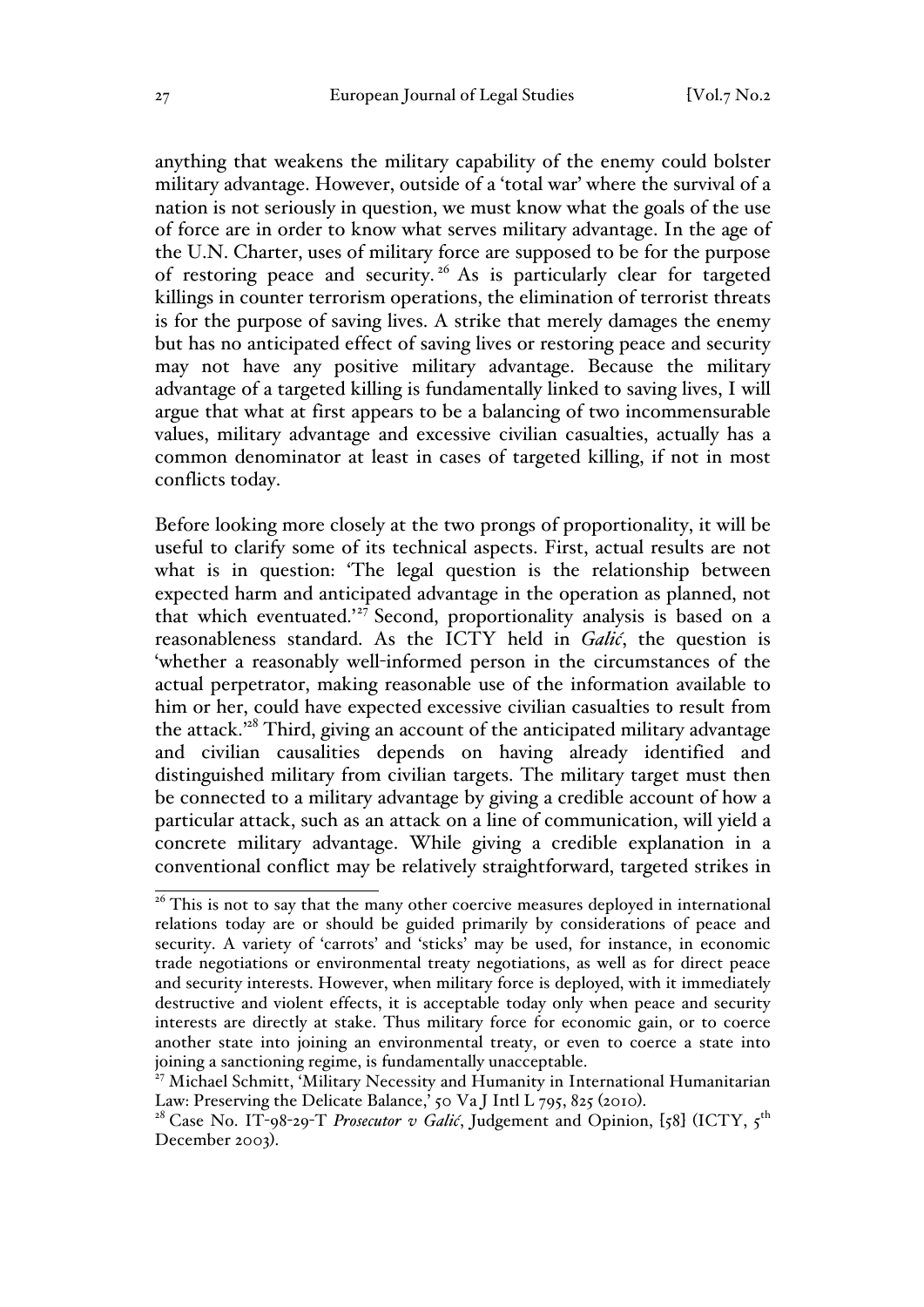a counter-terrorism operation do not adhere to the same logics of depletion and attrition. Killing one terrorist may well spawn two new ones, particularly if injuries to civilians and minors are involved.<sup>29</sup> The U.S. military states the new approach succinctly in their 2006 Counterinsurgency Field Manual:

[T]he number of civilian lives lost and property destroyed needs to be measured against how much harm the targeted insurgent could do if allowed to escape. If the target in question is relatively inconsequential, then proportionality requires combatants to forego severe action, or seek non-combative means of engagement.<sup>30</sup>

As with counterinsurgency, a different approach to proportionality is needed in the targeted killing context, one that accounts for the anticipated lives saved and lives lost on each side.

Once military targets have been identified and expected civilian casualties assessed, expected military advantage must be weighed against civilian losses. As we have seen, many practitioners and scholars presume that any hope for a rigorous balancing of military advantage and civilian losses necessarily gives way to a vague assessment of incommensurables. For example, Michael Schmitt argues that it is wrong to understand proportionality analysis as balancing. He explains that the test calls us to focus on excessiveness in order to

[A]void […] the legal fiction that collateral damage, incidental injury, and military advantage can be precisely measured. Ultimately, the issue is reasonableness in light of the circumstances prevailing at the time.... and nothing more.<sup>31</sup>

Schmitt's analysis is misleading, particularly in the context of modern warfare. It is true that civilian casualties and military advantage can only be estimated using methods and criteria that must ultimately be judged for their reasonableness. However, modern technology and data analysis can and should be employed to enable proportionality analysis that rests on more than a vague feeling of the commander. For example, given the hundreds of drone strikes carried out in the last decade, data on civilian casualties, militant casualties, threats avoided, and increases or decreases in enemy numbers can and should be brought to bear on proportionality

<sup>&</sup>lt;sup>29</sup> Gabriella Blum and Philip Heymann refer to this phenomenon as the 'Hydra effect.' See 'Law and Policy of Targeted Killing,' (2010) 1 Harv Nat'l Sec J 145, 165. <sup>30</sup> COIN (n 4), [7-32].<br><sup>31</sup> Michael Schmitt, *Essays on Law and War at the Fault Lines* (Springer 2012), 190.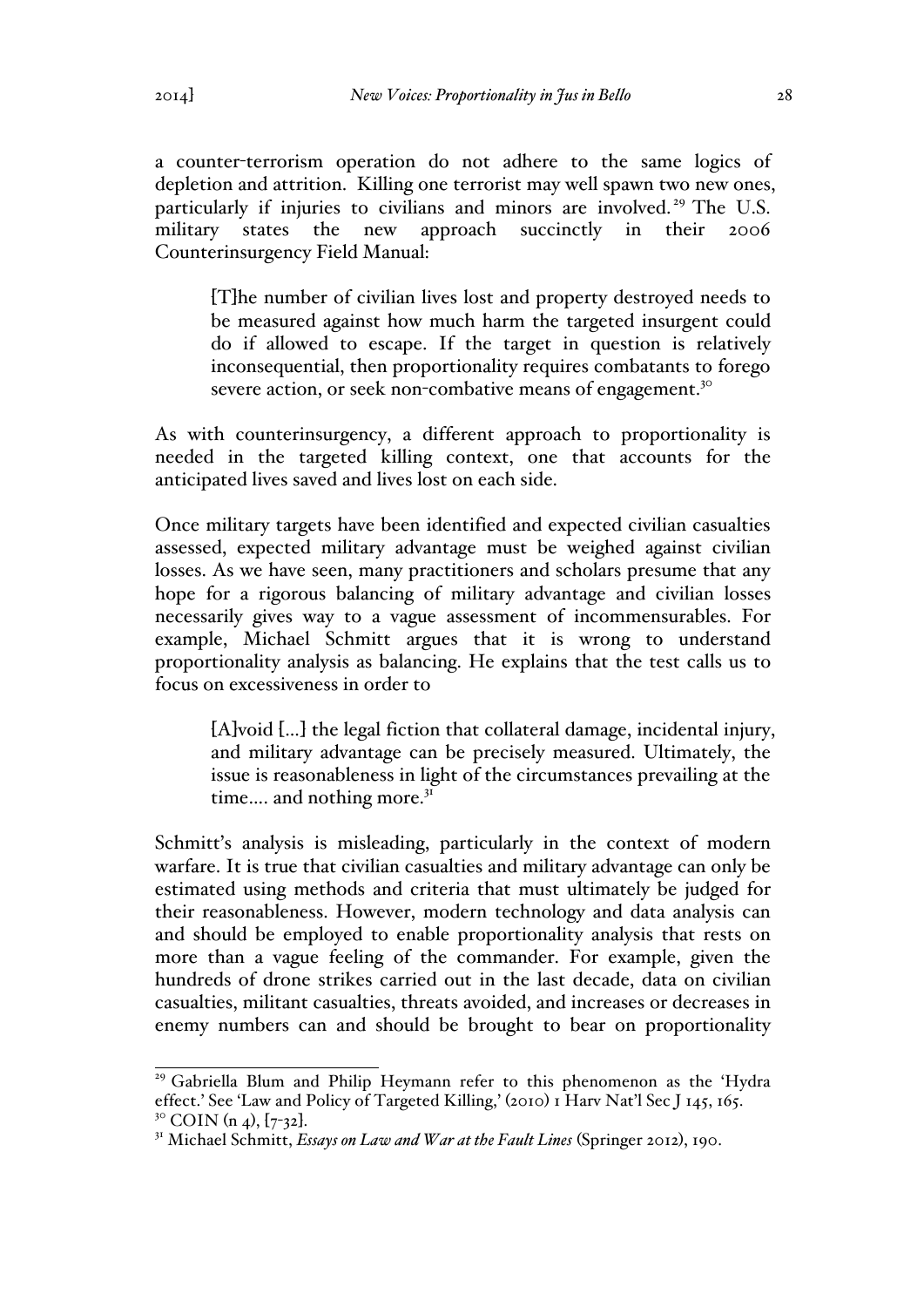assessments. Doing so will not only enable more rigorous compliance with proportionality, it will also enable militaries to use force more effectively. Given limited resources and budget constraints, more effective use of force through data-driven assessment of military advantage should be attractive to any military.

As the discussion thus far has sought to highlight, proportionality analysis has been notorious for its difficulty largely because we lack a systematic approach to assessing military advantage and the value of civilian lives. As with any hard problem, much of the difficulty can be mitigated by identifying the component variables and understanding how they interact. In the case of military advantage, we can identify three central variables. First, the anticipated military advantage must be measured in terms of the value of eliminating the target in question. If, say, the target is Hitler and the data show that killing him will likely shorten the conflict considerably and save hundreds of thousands of lives, then killing him will have very significant military advantage. Second, the anticipated military advantage must be adjusted for likelihood of success. If the advantage of killing Hitler by aerial bombardment during WWII would have been great, but the likelihood of success miniscule, then the assessment of *anticipated* military advantage must be adjusted accordingly. That is, one cannot assess anticipated military advantage based on the unrealistic presupposition of 100% success rate for an operation. Third, the anticipated military advantage should be assessed on a scale of anticipated opportunity from unique or very limited, to highly repeatable. Unique opportunities to strike a military target will have greater military advantage than strike opportunities that are standing or which are anticipated to recur frequently in the future.

An assessment of military advantage that takes each of these three variables into account will enable a reliable measure of how many lives are likely to be saved by carrying out a particular strike. Moreover, accounting for these variables should not place any additional burden on military targeting than what is already accepted. The language surrounding U.S. targeted killing, for example, is replete with references to 'high value targets,' assessments of uniqueness of opportunity, and a recognition that not all strikes will be successful. By making these valuations explicit in the assessment of military advantage, commanders will have a more concrete sense of the lives at stake in the choice of targets and be able to channel their resources most effectively.

The valuation of civilian casualties requires at least as much clarification as the valuation of military advantage. Focusing just on civilian deaths for the moment, it is a daunting task to assess the value of human lives. It is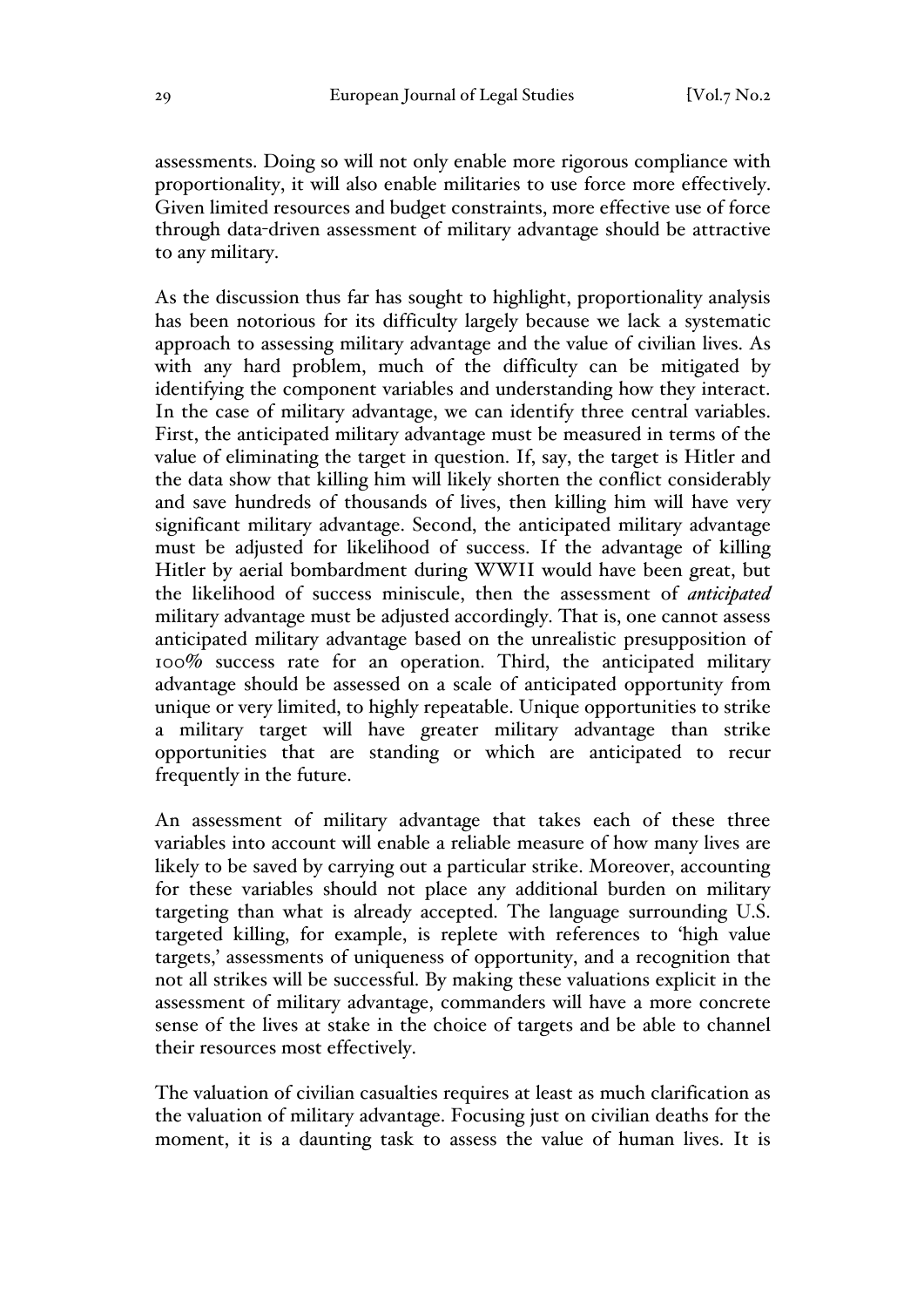helpful to bear in mind, however, that the actors bound by proportionality will be, in principle, engaged in defensive war designed ultimately to save civilian lives and property. Given that the intent of defensive war is protection of a state's own people, there are two relatively straightforward principles that should govern proportionality assessments. The first is an adaptation of crude utilitarian principles that sidesteps a direct valuation of human life and proceeds directly to the weighing of relative outcomes. Given that military targeting is designed to weaken the enemy and bring hostilities more quickly to a close, commanders should ask how many lives the strike in question can be anticipated to save by bringing the conflict to a swifter end or by eliminating a terrorist threat likely to harm fellow civilians or military personnel. I acknowledge that in many instances such a calculation may only be made with limited certainty and approximation. However, in the targeted killing context, an assessment of the number of lives saved by eliminating a particular threat is essential to identifying and prioritizing the most significant threats. Moreover, in many instances such a calculation will not be prohibitively difficult. For a state engaged in a defensive war, data on rates of their own civilian and military casualties resulting from the armed conflict should be readily available. The anticipated military advantage should, in turn, relate to some assessment of the length of time the conflict is likely to be shortened by the strike, adjusted for likelihood of success. The consequent shortening can then be compared to the rates of civilian and military deaths. Thus on a crude utilitarian calculation, if the anticipated shortening of the conflict would save 20 civilian and military lives (at present rates of loss), then it would be excessive to kill 21 or more civilian lives in the process. Thus, if 21 or more civilian deaths are anticipated, the rule of proportionality in this case would dictate abandoning the strike.

The first utilitarian principle that I have outlined is a good starting criterion, but may give way to bias toward one's own civilians or military personnel and a desire to shift the risk onto foreigners with whom we feel no relation. The principles of distinction and proportionality are supposed to check those biases. It is for that reason that we must recall what lies at the basis of protecting civilian lives. Just as we no longer embrace the 'Napoleonic dictum that soldiers "are made to be killed,""<sup>22</sup> we are no longer supposed to embrace the total war doctrine that civilians in enemy territory can be sacrificed en masse to save our fellow civilians. Thus, I want to suggest that at the basis of the law of war today is recognition of the inherent value, or dignity, of all human lives. We do not seek to save lives because they are our own, a logic that would apply better to cattle

<sup>&</sup>lt;sup>32</sup> Larry May, 'Jus Post Bellum Proportionality and the Fog of War,' (2013)24 EJIL 315, 321.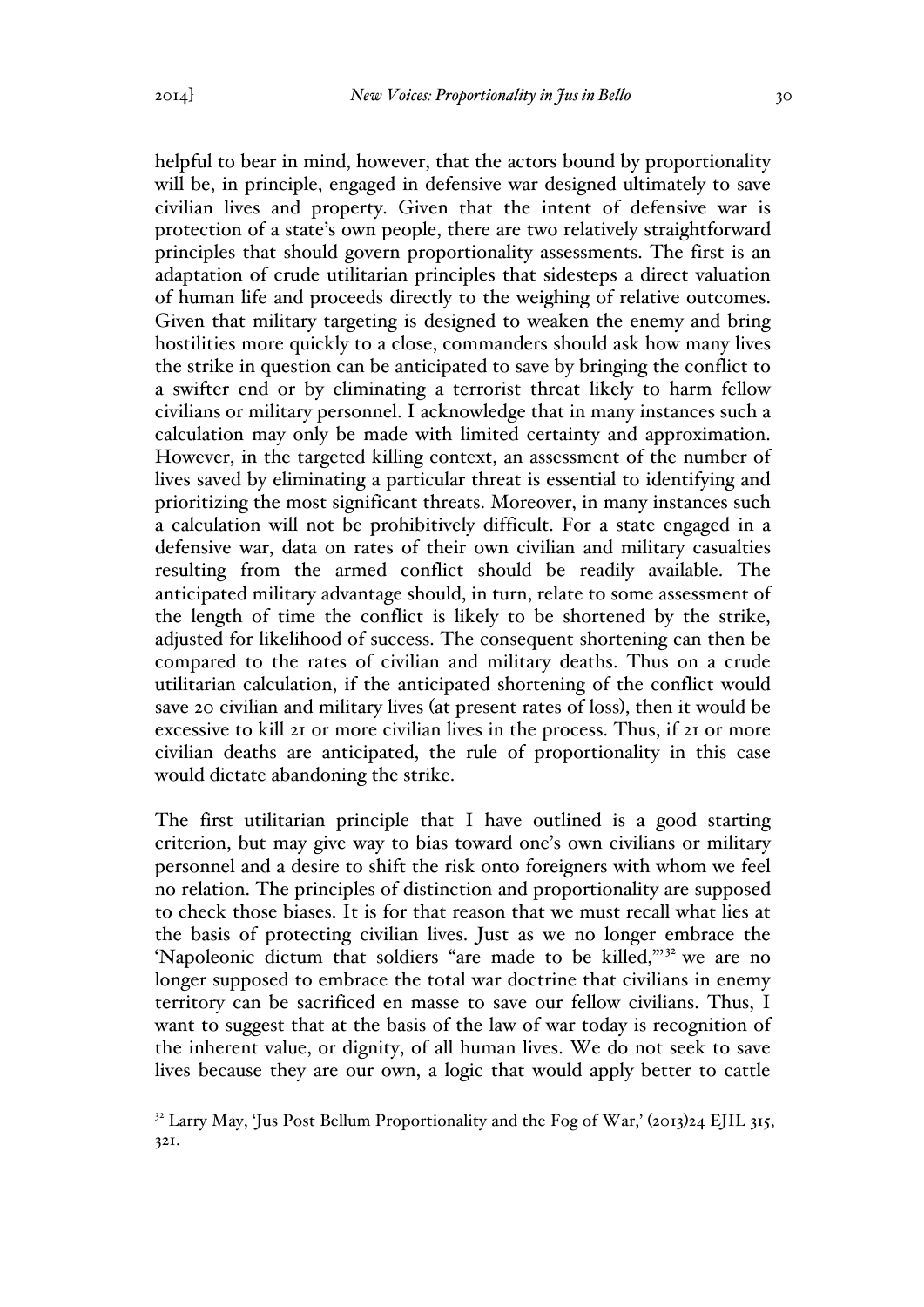than to humans today. Rather we seek to save lives because we recognise their inherent dignity. As such, the second principle that should govern the assessment of loss of human life in the proportionality calculation is an adaptation of the Golden Rule that also sidesteps a direct valuation of life and instead focuses on the targeting community's own assessment of acceptable civilian death. There are at least two important implications of this principle. First, as in the utilitarian calculus, those contemplating the strike are required to value the lives of enemy civilians to the same extent that they value the lives of their own civilians and military personnel. What this means is that we should not understand any opposition between protecting one's own civilians and protecting other civilians. Following this logic, the loss of two enemy civilians to save a single civilian or military person is disproportionate. Second, the Golden Rule requires the attacking force to put themselves in the shoes of those on the receiving end and ask whether they would abide such an attack as legitimate. The purpose of such self-assessment is not simply to act as a check on excessive uses of force and the discounting of enemy civilian lives in relation to the lives of fellow citizens. Adhering to these principles is the only way to systematically abide by the principle of proportionality. For if military advantage is ultimately measured in numbers of lives saved, a coherent determination of excessive civilian casualties from an attack can only take place if foreign civilians are valued equally with fellow civilians and military personnel. The reason that the lives of fellow and foreign civilians should be valued equally is because the value of their lives derives from a feature common to both, ie their dignity, and not secondary considerations of citizenship or allegiance. Citizenship by itself, whether fellow or foreign, tells us nothing about whether we should guard the life of the person who possesses it. Because respect for life is both more fundamental and universal than citizenship and rests on the peculiarly human attribute of dignity, each life, whether fellow or foreign, should be valued equally.

Beyond its usefulness in helping to clarify how lives should be valued, the further advantage of adopting these principles is that it forces military strikes to be contemplated in terms of actual outcomes in relation to the conflict at hand. Commanders should ask whether and by how much contemplated actions will shorten the conflict and save lives. The great advantage of this approach to proportionality is that it defines military advantage concretely, and does so such that military advantage and civilian casualties can be commonly measured in lives saved and lost.

I have argued that once military targets have been properly identified and distinguished from civilian targets, the military advantage of striking those targets should be assessed in terms of what can be reasonably claimed to shorten a war and save lives. Requiring an explicit focus on saving lives,